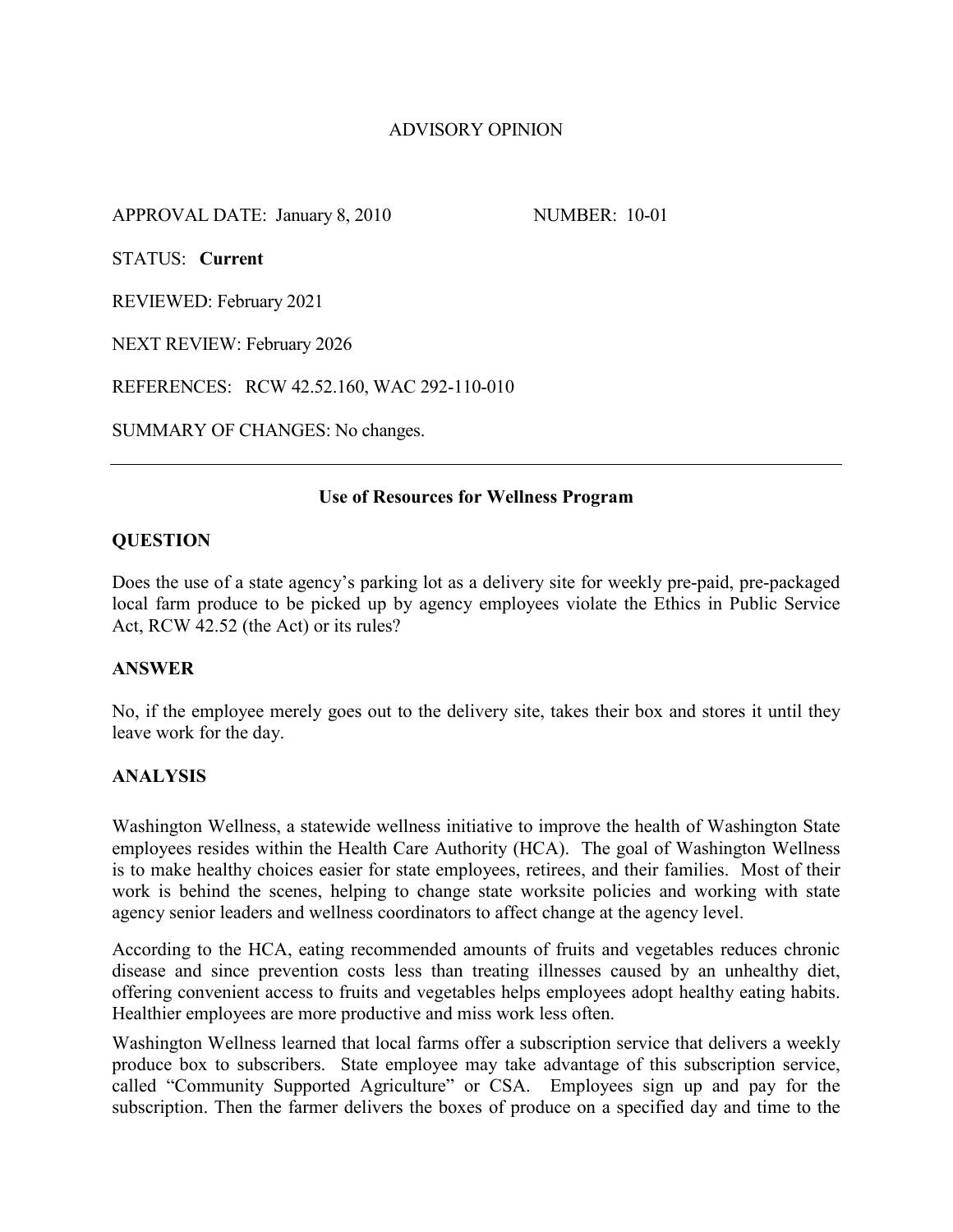state governmental organization. The participating employees pick up their box of produce and take it with them when they leave work. The boxes are wax coated and designed to hold the produce without additional refrigeration.

The distributor would use a state agency parking lot as the delivery site to drop off the boxes of fresh produce to a group of state employees on a weekly basis. This service would be offered as a subscription only service that is managed via a competitively bid contract made by the agency with local farmers. Based upon a pre-paid agreement, the local farmer would package fresh, locally grown produce into boxes that would be delivered to agency subscribers at their place of employment once per week at a designated time.

Wellness programs are statutorily authorized under RCW 41.04.362, which allows the Department of Personnel to develop and administer a voluntary employee wellness program. This law, passed in 1987, was based upon the findings of the legislature that:

 (1) Improved health among employees will result in a more productive workforce, better morale, reduced stress, lower injury rates and absenteeism, and improved recruitment and retention rates;

 (2) A substantial amount of illness and injury in the workforce is preventable because it results from lifestyle decisions;

 (3) Illness and injury among state employees can be reduced if employees engage in healthier lifestyles.

The state, as an employer, desires to foster a working environment that promotes the health and well-being of its employees. Therefore, it is the purpose of this act to establish a state employee wellness program. "Wellness program" means those policies, procedures, and activities that promote the health and well-being of state employees and that contribute to a healthful work environment.

In AO 96-03, the Board opined that de minimis use of state resources to support recreational activities as part of a wellness program had already been addressed in WAC 292-110-010 because it allowed for de minimis use of state resources.

WAC 292-110-010 allows the use of state resources for wellness activities under (3)(b), which states that "a state officer or state employee may use state resources for wellness…activities as long as use confirms with" the de minimis use section of the rule. ," The de minimis use section, WAC 292-110-010(3)(a) states that "a state officer or state employee's use of state resources is de minimis only if each of the following conditions are met:

- (i) There is little or no cost to the state;
- (ii) Any use is brief;
- (iii) Any use occurs infrequently;